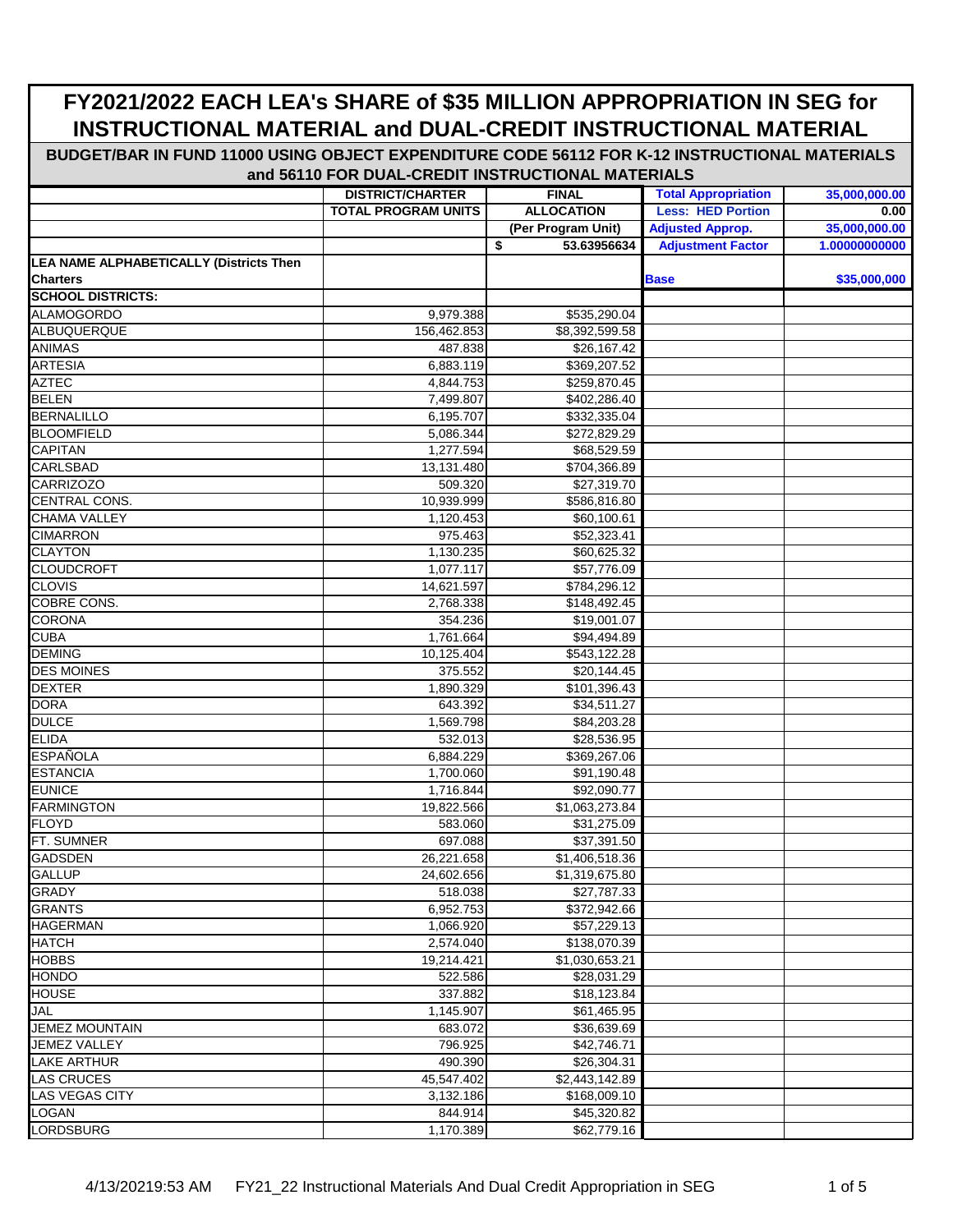|                                                                   | <b>DISTRICT/CHARTER</b> | <b>FINAL</b>               | <b>Total Appropriation</b> | 35,000,000.00 |
|-------------------------------------------------------------------|-------------------------|----------------------------|----------------------------|---------------|
|                                                                   | TOTAL PROGRAM UNITS     | <b>ALLOCATION</b>          | <b>Less: HED Portion</b>   | 0.00          |
|                                                                   |                         | (Per Program Unit)         | <b>Adjusted Approp.</b>    | 35,000,000.00 |
|                                                                   |                         | \$<br>53.63956634          | <b>Adjustment Factor</b>   | 1.00000000000 |
| <b>LEA NAME ALPHABETICALLY (Districts Then</b><br><b>Charters</b> |                         |                            | <b>Base</b>                | \$35,000,000  |
| LOS ALAMOS                                                        | 6,862.813               | \$368,118.31               |                            |               |
| LOS LUNAS                                                         | 14,857.932              | \$796,973.03               |                            |               |
| <b>LOVING</b>                                                     | 1,417.965               | \$76,059.03                |                            |               |
| LOVINGTON                                                         | 7,667.555               | \$411,284.33               |                            |               |
| <b>MAGDALENA</b>                                                  | 905.399                 | \$48,565.21                |                            |               |
| <b>MAXWELL</b>                                                    | 464.475                 | \$24,914.24                |                            |               |
| <b>MELROSE</b>                                                    | 678.458                 | \$36,392.19                |                            |               |
| <b>MESA VISTA</b>                                                 | 738.576                 | \$39,616.90                |                            |               |
| <b>MORA</b>                                                       | 1,047.028               | \$56,162.13                |                            |               |
| <b>MORIARTY</b>                                                   | 4,368.153               | \$234,305.83               |                            |               |
| <b>MOSQUERO</b>                                                   | 450.648                 | \$24,172.56                |                            |               |
| <b>MOUNTAINAIR</b>                                                | 680.153                 | \$36,483.11                |                            |               |
| PECOS                                                             | 1,279.928               | \$68,654.78                |                            |               |
| PEÑASCO                                                           | 908.075                 | \$48,708.75                |                            |               |
| <b>POJOAQUE</b>                                                   | 3,461.446               | \$185,670.46               |                            |               |
| <b>PORTALES</b>                                                   | 5,364.196               | \$287,733.15               |                            |               |
| QUEMADO<br><b>QUESTA</b>                                          | 543.767<br>830.725      | \$29,167.43                |                            |               |
| <b>RATON</b>                                                      | 1,805.466               | \$44,559.73<br>\$96,844.41 |                            |               |
| <b>RESERVE</b>                                                    | 461.099                 | \$24,733.15                |                            |               |
| <b>RIO RANCHO</b>                                                 | 32,169.507              | $\overline{1,725,558.40}$  |                            |               |
| <b>ROSWELL</b>                                                    | 18,680.012              | \$1,001,987.74             |                            |               |
| <b>ROY</b>                                                        | 318.146                 | \$17,065.21                |                            |               |
| <b>RUIDOSO</b>                                                    | 3,718.008               | \$199,432.34               |                            |               |
| <b>SAN JON</b>                                                    | 440.507                 | \$23,628.60                |                            |               |
| <b>SANTA FE</b>                                                   | 23,559.037              | \$1,263,696.53             |                            |               |
| <b>SANTA ROSA</b>                                                 | 1,487.484               | \$79,788.00                |                            |               |
| SILVER CITY CONS.                                                 | 4,925.679               | \$264,211.29               |                            |               |
| SOCORRO                                                           | 2,949.167               | \$158,192.04               |                            |               |
| <b>SPRINGER</b>                                                   | 497.193                 | \$26,669.22                |                            |               |
| <b>TAOS</b>                                                       | 4,215.500               | \$226,117.59               |                            |               |
| <b>TATUM</b>                                                      | 937.503                 | \$50,287.25                |                            |               |
| <b>TEXICO</b>                                                     | 1,250.779               | \$67,091.24                |                            |               |
| TRUTH OR CONSEQ.                                                  | 2,585.723               | \$138,697.06               |                            |               |
| <b>TUCUMCARI</b>                                                  | 2,002.357               | \$107,405.56               |                            |               |
| <b>TULAROSA</b>                                                   | 2,062.137               | \$110,612.13               |                            |               |
| <b>VAUGHN</b>                                                     | 348.595                 | \$18,698.48                |                            |               |
| <b>WAGON MOUND</b>                                                | 411.476                 | \$22,071.39                |                            |               |
| <b>WEST LAS VEGAS</b>                                             | 3,031.224               | \$162,593.54               |                            |               |
| ZUNI                                                              | 2,797.176               | \$150,039.31               |                            |               |
| <b>TOTAL SCHOOL DISTRICTS</b>                                     | 592,650.846             | \$31,789,534.37            |                            |               |
|                                                                   |                         |                            |                            |               |
| <b>CHARTER SCHOOLS:</b>                                           |                         |                            |                            |               |
| ACADEMYFORTECH&CLASSICS                                           | 656.869                 | \$35,234.17                |                            |               |
| ACELEADERSHIP                                                     | 576.788                 | \$30,938.66                |                            |               |
| ACESTECHNICALCHARTERSCHOOL                                        | 111.551                 | \$5,983.55                 |                            |               |
| AIMS@UNM                                                          | 742.091                 |                            |                            |               |
|                                                                   |                         | \$39,805.44                |                            |               |
| ALBUQUERQUE BILINGUAL ACADEMY                                     | 756.757                 | \$40,592.12                |                            |               |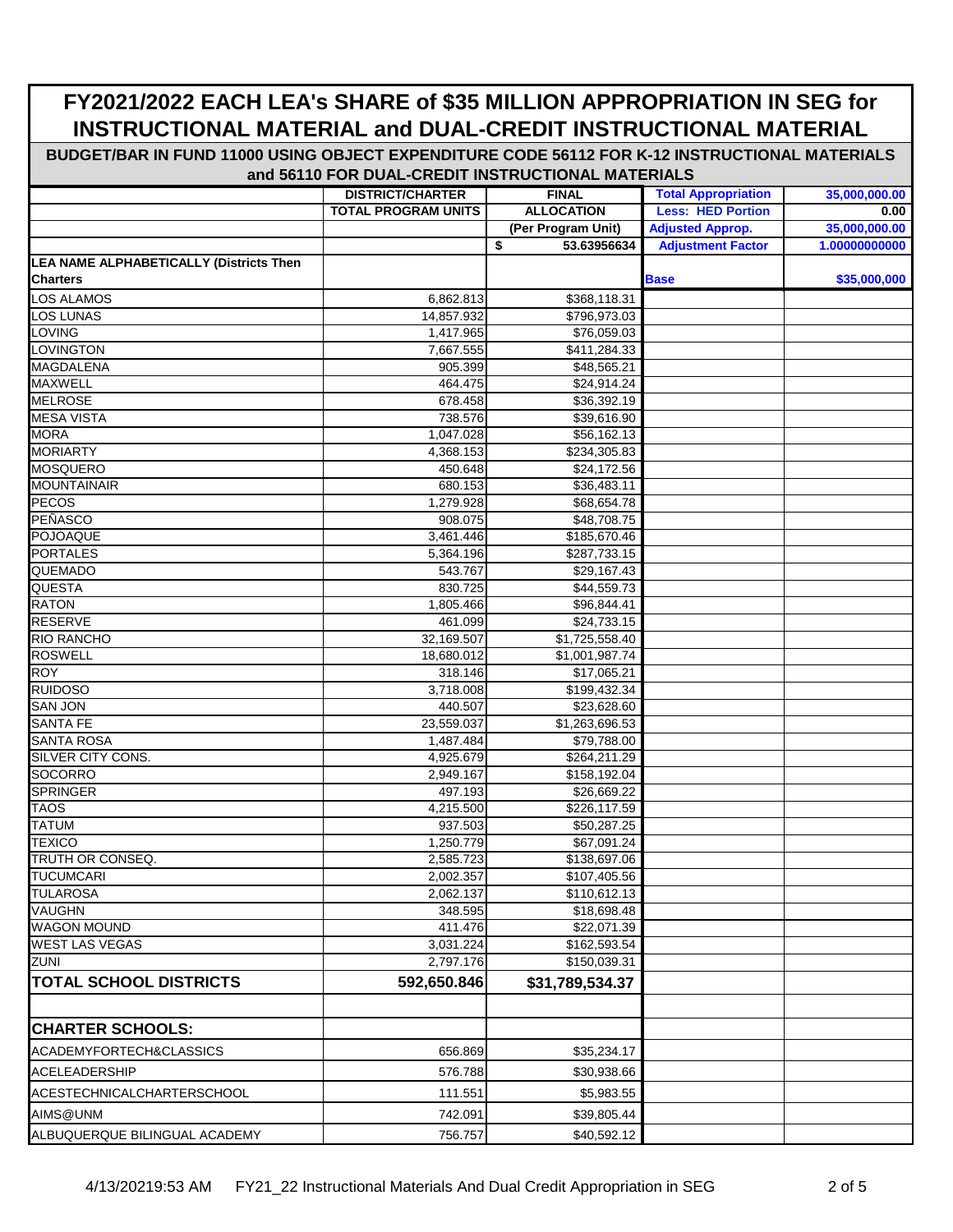|                                                | <b>DISTRICT/CHARTER</b>    | <b>FINAL</b>       | <b>Total Appropriation</b> | 35,000,000.00 |
|------------------------------------------------|----------------------------|--------------------|----------------------------|---------------|
|                                                | <b>TOTAL PROGRAM UNITS</b> | <b>ALLOCATION</b>  | <b>Less: HED Portion</b>   | 0.00          |
|                                                |                            | (Per Program Unit) | <b>Adjusted Approp.</b>    | 35,000,000.00 |
|                                                |                            | \$<br>53.63956634  | <b>Adjustment Factor</b>   | 1.00000000000 |
| <b>LEA NAME ALPHABETICALLY (Districts Then</b> |                            |                    |                            |               |
| <b>Charters</b>                                |                            |                    | <b>Base</b>                | \$35,000,000  |
| ALBUQUERQUE CHARTER ACADEMY                    | 670.562                    | \$35,968.65        |                            |               |
| ALBUQUERQUE COLLEGIATE                         | 353.803                    | \$18,977.84        |                            |               |
| ALBUQUERQUE SCHOOL OF EXCELLENCE               | 1,482.649                  | \$79,528.65        |                            |               |
| ALBUQUERQUE SIGN LANGUAGE                      | 548.243                    | \$29,407.52        |                            |               |
| ALDO LEOPOLD ST.CHARTER                        | 427.075                    | \$22,908.12        |                            |               |
| ALICE KING COMMUNITY SCHOOL                    | 928.491                    | \$49,803.85        |                            |               |
| <b>ALMAD'ARTE STATECHARTER</b>                 | 360.521                    | \$19,338.19        |                            |               |
| ALTURA PREPARATORY SCHOOL                      | 512.735                    | \$27,502.88        |                            |               |
| AMY BIEHL ST.CHARTER                           | 713.103                    | \$38,250.54        |                            |               |
| <b>ANANSI CHARTER</b>                          | 388.887                    | \$20,859.73        |                            |               |
| ASK ACADEMY ST.CHARTER                         | 928.442                    | \$49,801.23        |                            |               |
| CESAR CHAVEZ COMM.ST.CHARTER                   | 481.336                    | \$25,818.65        |                            |               |
| CHRISTINE DUNCAN COMMUNITY                     | 775.118                    | \$41,576.99        |                            |               |
| <b>CIEN AGUAS INTERNATIONAL</b>                | 817.298                    | \$43,839.51        |                            |               |
| <b>CORAL COMMUNITY</b>                         | 353.973                    | \$18,986.96        |                            |               |
| <b>CORRALES INTERNATIONAL</b>                  | 576.396                    | \$30,917.63        |                            |               |
| COTTONWOOD CLASSICAL ST.CHARTER                | 1,340.731                  | \$71,916.23        |                            |               |
| COTTONWOOD VALLEY CHARTER                      | 337.487                    | \$18,102.66        |                            |               |
| <b>DEAP</b>                                    | 133.974                    | \$7,186.31         |                            |               |
| <b>DEMING CESAR CHAVEZ</b>                     | 353.494                    | \$18,961.26        |                            |               |
| DIGITAL ARTS & TECH ACADEMY                    | 639.293                    | \$34,291.40        |                            |               |
| <b>DREAM DINE'</b>                             | 86.207                     | \$4,624.11         |                            |               |
| <b>EAST MOUNTAIN</b>                           | 749.560                    | \$40,206.07        |                            |               |
| <b>EL CAMINO REAL</b>                          | 620.157                    | \$33,264.95        |                            |               |
| <b>ESTANCIA VALLEY</b>                         | 973.756                    | \$52,231.85        |                            |               |
| <b>EXPLORE ACADEMY</b>                         | 1,105.555                  | \$59,301.49        |                            |               |
| <b>EXPLORE ACADEMY LAS CRUCES</b>              | 366.871                    | \$19,678.80        |                            |               |
| GILBERT L. SENA CHARTER                        | 415.051                    | \$22,263.16        |                            |               |
| <b>GORDON BERNELL</b>                          | 454.794                    | \$24,394.95        |                            |               |
| <b>HEALTH LEADERSHIP CHARTER</b>               | 480.828                    | \$25,791.41        |                            |               |
| HORIZON ACADEMY WEST ST.CHARTER                | 787.950                    | \$42,265.30        |                            |               |
| <b>HOZHO ACADEMY</b>                           | 729.111                    | \$39,109.20        |                            |               |
| IINT'L SCHOOL MESA DEL SOL ST.CHARTER          | 670.262                    | \$35,952.56        |                            |               |
| J.PAUL TAYLOR ACADEMY                          | 346.368                    | \$18,579.03        |                            |               |
| JEFFERSON MONT. ACAD.                          | 501.195                    | \$26,883.88        |                            |               |
| LA ACADEMIA DE ESPERANZA                       | 663.257                    | \$35,576.82        |                            |               |
| LA ACADEMIA DOLORES HUERTA                     | 191.359                    | \$10,264.41        |                            |               |
| LAS MONTANAS                                   | 423.226                    | \$22,701.66        |                            |               |
| LA TIERRA MONTESSORI                           | 142.774                    | \$7,658.34         |                            |               |
| LOS PUENTES                                    | 424.575                    | \$22,774.02        |                            |               |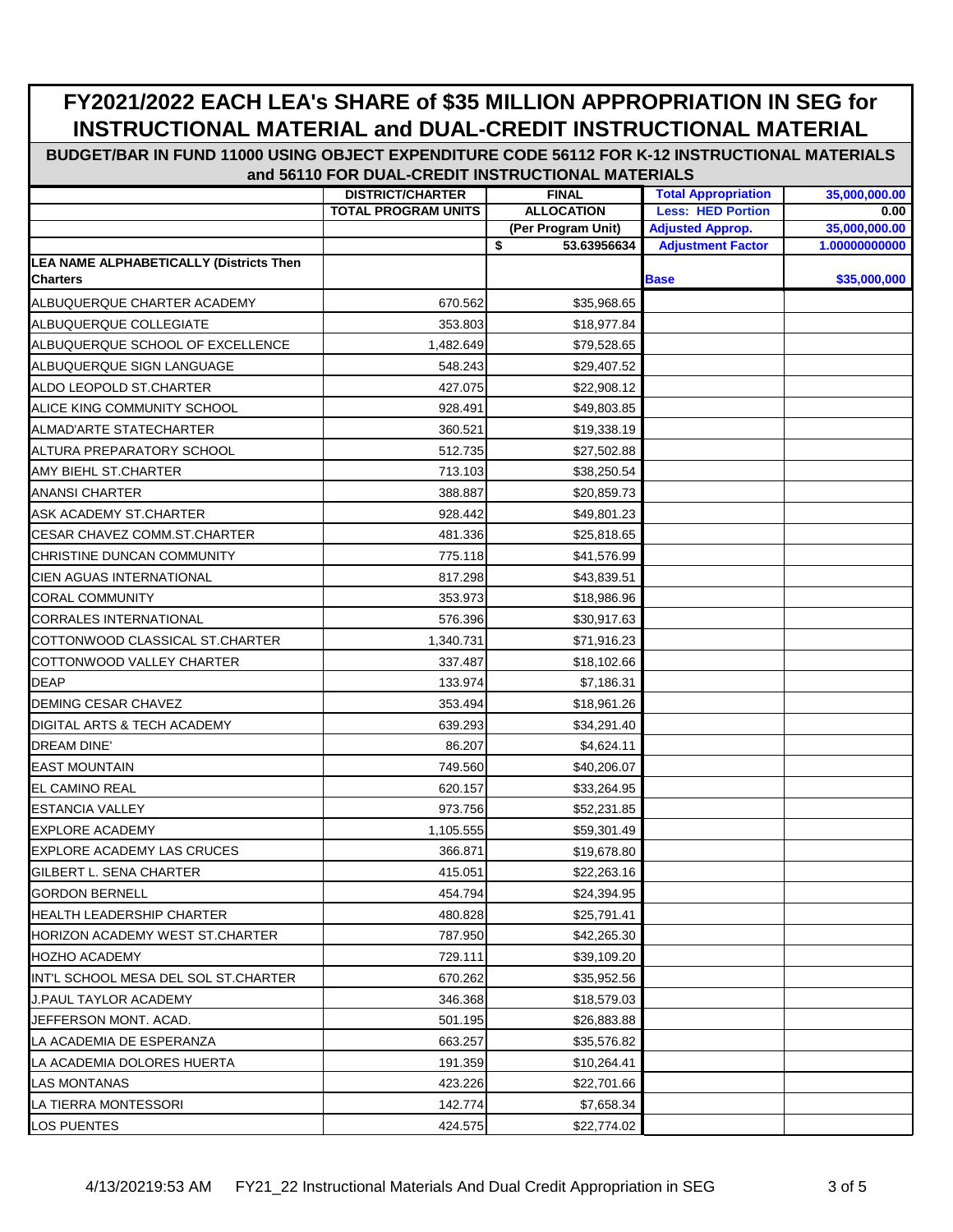|                                                            | <b>DISTRICT/CHARTER</b>    | <b>FINAL</b>       | <b>Total Appropriation</b> | 35,000,000.00 |
|------------------------------------------------------------|----------------------------|--------------------|----------------------------|---------------|
|                                                            | <b>TOTAL PROGRAM UNITS</b> | <b>ALLOCATION</b>  | <b>Less: HED Portion</b>   | 0.00          |
|                                                            |                            | (Per Program Unit) | <b>Adjusted Approp.</b>    | 35,000,000.00 |
|                                                            |                            | \$<br>53.63956634  | <b>Adjustment Factor</b>   | 1.00000000000 |
| LEA NAME ALPHABETICALLY (Districts Then<br><b>Charters</b> |                            |                    | <b>Base</b>                | \$35,000,000  |
| MARK ARMIJO (NUESTROS VALORES)                             | 482.166                    | \$25,863.18        |                            |               |
| <b>MASTERS PROGRAM ST. CHARTER</b>                         | 558.253                    | \$29,944.45        |                            |               |
| MCCURDY CHARTER SCHOOL                                     | 938.389                    | \$50,334.78        |                            |               |
|                                                            |                            |                    |                            |               |
| MEDIA ARTS COLLAB. ST. CHARTER<br>MIDDLE COLLEGE HIGH      | 533.199                    | \$28,600.56        |                            |               |
| MISSION ACHIEVEMENT & SUCCESS-MAS                          | 397.437                    | \$21,318.35        |                            |               |
| MONTE DEL SOL                                              | 2,981.136                  | \$159,906.84       |                            |               |
| MONTESSORI ELEMEMTARY ST. CHARTER                          | 724.755<br>663.105         | \$38,875.54        |                            |               |
|                                                            |                            | \$35,568.66        |                            |               |
| MONTESSORI OF THE RIO GRANDE                               | 424.219                    | \$22,754.92        |                            |               |
| <b>MORENO VALLEY HIGH</b>                                  | 192.679                    | \$10,335.22        |                            |               |
| <b>MOSAIC ACADEMY CHARTER</b>                              | 338.962                    | \$18,181.77        |                            |               |
| <b>MOUNTAIN MAHOGANY</b>                                   | 405.368                    | \$21,743.76        |                            |               |
| NATIVE AMERICAN COMM ACAD.                                 | 921.975                    | \$49,454.34        |                            |               |
| <b>NEW AMERICA CHARTER SCHOOL</b>                          | 487.085                    | \$26,127.03        |                            |               |
| NEW AMERICA SCHOOL-LAS CRUCES                              | 425.561                    | \$22,826.91        |                            |               |
| NEW MEXICO CONNECTIONS ACADEMY                             | 2,166.094                  | \$116,188.34       |                            |               |
| <b>NEW MEXICO INTERNATIONAL</b>                            | 744.694                    | \$39,945.06        |                            |               |
| NEW MEXICO SCHOOL FOR THE ARTS ST. CH                      | 601.530                    | \$32,265.81        |                            |               |
| NORTH VALLEY ACADEMY ST. CHARTER                           | 837.301                    | \$44,912.46        |                            |               |
| <b>PAPA</b>                                                | 768.576                    | \$41,226.08        |                            |               |
| PECOS CONNECTIONS                                          | 3,481.991                  | \$186,772.49       |                            |               |
| RAICES DEL SABER XINACHTLI                                 | 198.938                    | \$10,670.95        |                            |               |
| <b>RED RIVER VALLEY</b>                                    | 208.441                    | \$11,180.68        |                            |               |
| <b>RIO GALLINAS CHARTER SCHOOL</b>                         | 201.938                    | \$10,831.87        |                            |               |
| <b>ROBERT F. KENNEDY</b>                                   | 787.997                    | \$42,267.82        |                            |               |
| <b>ROOTS &amp; WINGS</b>                                   | 131.488                    | \$7,052.96         |                            |               |
| SAN DIEGO RIVERSIDE CHARTER                                | 222.091                    | \$11,912.86        |                            |               |
| SANDOVAL ACADEMY OF BIL ED SABE                            | 447.324                    | \$23,994.27        |                            |               |
| SCHOOL OF DREAMS ST. CHARTER                               | 983.717                    | \$52,766.15        |                            |               |
| SIDNEY GUTIERREZ                                           | 609.952                    | \$32,717.56        |                            |               |
| SIEMBRA LEADERSHIP HIGH SCHOOL                             | 506.769                    | \$27,182.87        |                            |               |
| <b>SIX DIRECTIONS</b>                                      | 234.848                    | \$12,597.14        |                            |               |
| <b>SOLARE COLLEGIATE</b>                                   | 441.642                    | \$23,689.49        |                            |               |
| <b>SOUTH VALLEY</b>                                        | 1,231.807                  | \$66,073.59        |                            |               |
| SOUTH VALLEY PREP ST. CHARTER                              | 362.784                    | \$19,459.58        |                            |               |
| SOUTHWEST PREPATORY LEARNING CENTER                        | 333.807                    | \$17,905.26        |                            |               |
| SOUTHWEST SECONDARY LEARNING CENTER                        | 433.624                    | \$23,259.40        |                            |               |
| SW AERONAUTICS, MATHEMATICS AND SCIENC                     | 548.987                    | \$29,447.42        |                            |               |
| <b>TAOS ACADEMY</b>                                        | 499.218                    | \$26,777.84        |                            |               |
| TAOS INTEGRATED SCHOOL OF ARTS ST.                         | 322.650                    | \$17,306.81        |                            |               |